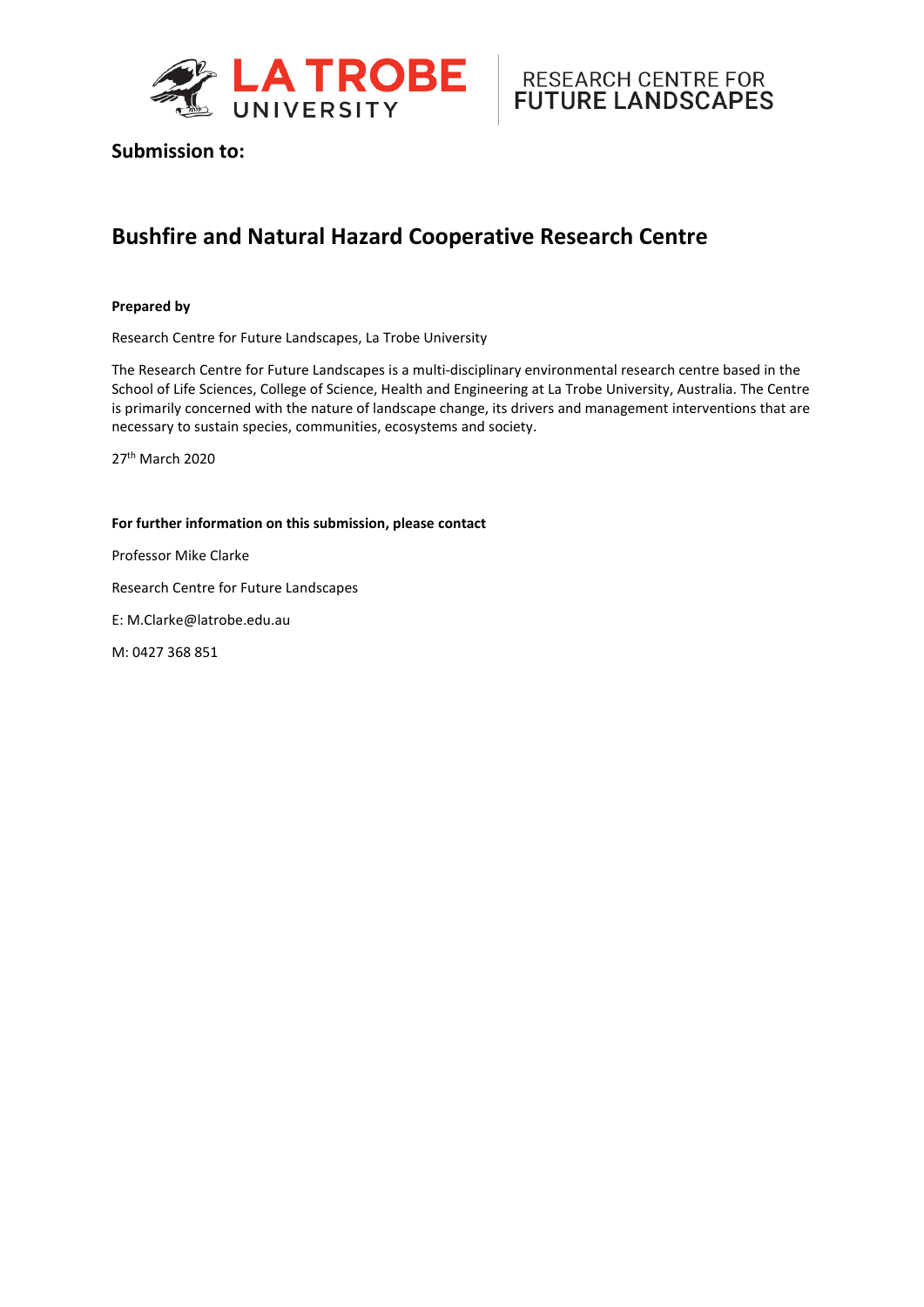# Summary

### **Efficacy of past and current vegetation and land management policy in bushfire management –**

The latest science underpinning estimates of the efficacy of hazard reduction burning indicates:

- 1. It reduces the intensity and spread of bushfires and enhances fire suppression activities.
- 2. It is most effective when carried out within 500m of the asset you are trying to protect.
- 3. Its effectiveness in altering fire behaviour is greatest in the first  $\sim$  1-6 years in many forest types, but can diminish significantly after that.
- 4. It needs to be strategically targeted around assets, rather than haphazardly across broad landscapes.
- 5. Its effectiveness is lowest on days of extreme fire weather (when most loss of life and property occurs), but it can greatly assist suppression efforts on more benign days.
- 6. Its impact in reducing losses to life and property is modest (e.g. ~3-5% reduction in Victoria), even if all hazard reduction burning hectare targets are reached.
- 7. The public probably hold an unfounded, overly optimistic and potentially dangerous view of how much safer hazard reduction burning can make them.
- 8. It can do both ecological good and harm, depending on how, where and when it is applied.
- 9. It should not be equated with indigenous cultural burning, as the latter was primarily done to achieve other objectives, in a very different context; climatically and ecologically.
- 10. Hazard reduction burning is just one method of reducing risk to life and property. Other strategies may offer a better return on investment, when it comes to reducing risk.
- 11. Current conflation of the goals of protecting both life and property may be diminishing consideration of alternative strategies for saving lives

The folly of attempting to impose "national standards" in levels of hazard reduction burning:

- 1. Broad hectare targets for hazard reduction burning were attempted (e.g. 5% of Crown Land or 380,000 ha/pa in Victoria) but were found to be 'unachievable, affordable or sustainable" and "ineffective in achieving the primary intent of the Bushfires Royal Commission recommendations to ensure the protection of human life and community safety<sup>[1](#page-1-0)</sup>."
- 2. The application of a state-wide hectare target created a perverse incentive for agencies to treat large areas in remote locations (that represented low risk to life and property), rather than smaller, more costly and difficult burns in places where they were really needed.
- 3. A primary cause of failure to achieve targets has been the brief and shrinking fire-weather window in which agencies can safely conduct hazard reduction burning (`10 days per year), without causing collateral damage to human health and the very assets they are attempting to protect.
- 4. It is a myth that 'environmentalists' have constrained government agencies from achieving the hazard reduction targets on public land.
- 5. The move in Victoria from a crude hectare-based target to a more strategic risk-reduction based target is supported by both policy science and ecological science undertaken since Black Saturday 2009.
- 6. Given the diminishing window in which it will be safe to conduct hazard reduction burning, increased resourcing will be needed to ensure we capitalise on opportunities when they arise.

Research Centre for Future Landscapes | LA TROBE UNIVERSITY PAGE | 2

<span id="page-1-0"></span><sup>1</sup> Bushfire Royal Commission Independent Monitor, Annual Report 2013, p. 64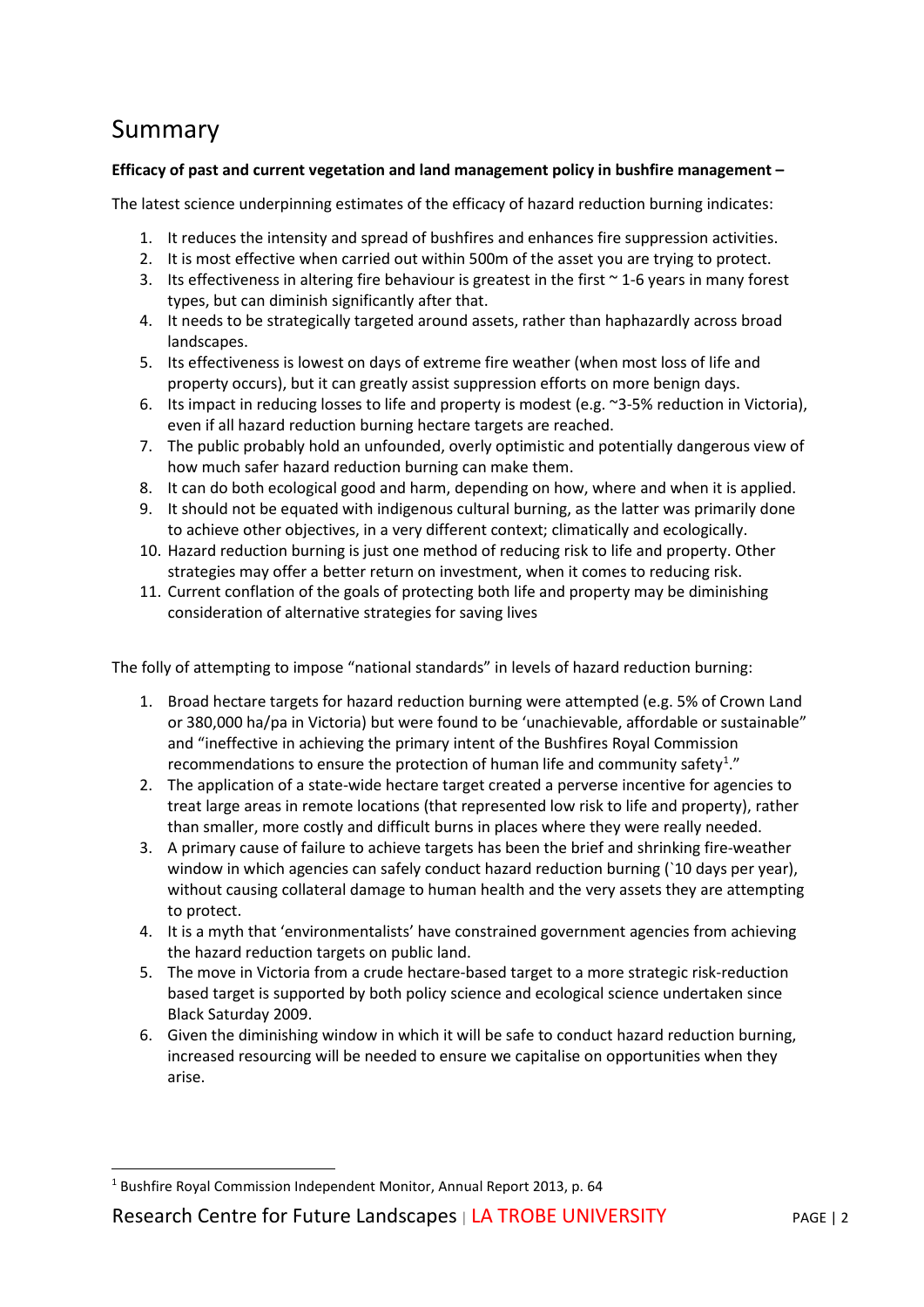# Justification of key points based on research published in the refereed scientific literature

The latest science underpinning estimates of the efficacy of hazard reduction burning indicates:

## **1. There is consistent evidence that hazard reduction burning can reduce the intensity and spread of bushfires, and can aid suppression activities**

Most practitioners argue its primary value is in assisting in control when fire weather conditions moderate below 'very severe' or 'extreme' (e.g. Boer et al. 2009, McCaw et al. 2013). It is of great value in reducing the rate of lateral spread of a fire and the establishment of control lines under more moderate conditions. Both strategies enhance firefighters' capacity to lessen the impact of the fire if more extreme conditions return.

#### **2. It is most effective when carried out close (500 m) to the asset you are trying to protect.**

Analyses of the factors affecting house losses in past bushfires by Gibbons et al. (2012) showed that fuel reduction close to assets (within 40 m) was more effective at reducing house losses than the more typical broad-scale hazard reduction burning distant from the assets. They concluded that "a shift in emphasis away from broad-scale fuel-reduction to intensive fuel treatments close to property will more effectively mitigate impacts from wildfires on peri-urban communities." Similarly, Penman et al. (2014) found that planned burning at the interface between assets and the forest was the most cost effective means of reducing risk to those assets.

#### **3. Its effectiveness in altering fire behaviour is greatest in the first ~ 1-6 years after burning in many forest types, but can diminish significantly after that.**

Numerous studies have documented that the capacity for hazard reduction burning to reduce fuels sufficiently to have a measurable impact on fire behaviour is limited to a short period of time (1-6 years) following treatment (e.g. Fernandes and Botelho 2003, Cary et al. 2009; Bradstock et al. 2010; AFAC 2015; Penman and Cirulis 2019).

#### **4. To be most effective it needs to be strategically targeted around assets, rather than haphazardly across broad landscapes.**

Price et al. (2015) showed varying levels of effectiveness of hazard reduction burning across 25 years of fires examined in south-eastern Australia. They report that the "contention by Burrows and McCaw (2103) and Sneeuwjagt et al. (2013) that prescribed fire is universally effective is not supported by historical fire records in south-east Australia, even when restricted to forests.". Price et al. (2015) also concluded that "The most efficient use of prescribed fire is applying it to the immediate proximity of assets, where a resultant reduction in fire intensity can be of immediate benefit in terms of impacts on structures and ease of suppression (Price & Bradstock, 2010, 2012).". Furlaud et. al. (2017) has shown that realistic, implementable prescribed-burning plans to reduce fine fuel loads in fire prone Tasmanian grasslands, sedgelands and dry eucalypt forests have little potential to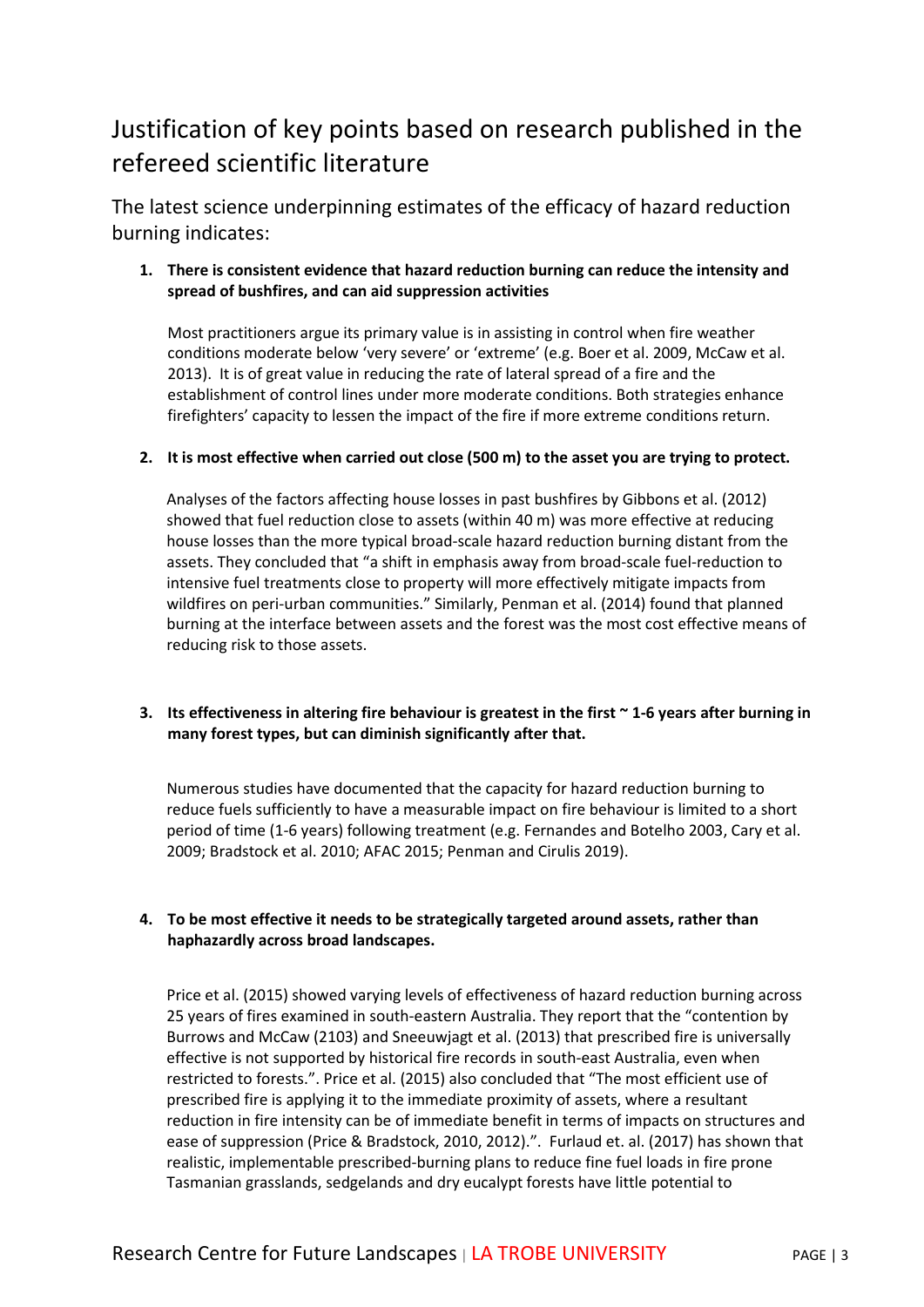substantially reduce the extent and intensity of wildfires at a state-wide scale. The study highlights that prescribed burning can theoretically mitigate wildfire, but that an unrealistically large area would need to be treated to affect fire behaviour at the statewide scale across Tasmania. It advocates for local-scale design solutions based on improved modelling of fire behaviour, empirical measurement of fuels and analysis of actual wildfires.

Florec et. al. (2019) also found that planned burning close to assets in the urban interface in WA was more effective at reducing damages (i.e. loss of built assets) than burning in the more distant landscape but on balance, less cost effective because burning remotely was much cheaper than burning close to assets. They did, however, acknowledge that their study did not consider any ecological costs associated with prescribed burning and that this was a limitation of their cost/benefit analysis.

#### **5. Its effectiveness is lowest on days of extreme fire weather (when most loss of life and property occurs), but it can assist suppression efforts on more benign days.**

The value of hazard reduction burning is primarily to assist with the safe suppression of fire under moderate to benign fire weather conditions. It increases the likelihood that indirect suppression (e.g. backburning) and containment methods (e.g. establishment of control lines) will be successful in reducing fire spread.

Wildfires on severe or extreme weather days account for the vast majority of area burnt, property losses and fatalities. A range of researchers (e.g. Morrison et al. 1996, Fernandes and Botelho 2003, Moritz et al. 2004, Carey et al. 2009, Penman et al. 2011, Gibbons et al. 2012, Penman et al. *in press*) and highly respected fire managers (e.g. Shane Fitzsimmons, NSW RFS Commissione[r https://www.abc.net.au/news/2020-01-08/nsw-fires-rfs](https://www.abc.net.au/news/2020-01-08/nsw-fires-rfs-commissioner-weights-in-on-hazard-reduction-debate/11850862)[commissioner-weights-in-on-hazard-reduction-debate/11850862\)](https://www.abc.net.au/news/2020-01-08/nsw-fires-rfs-commissioner-weights-in-on-hazard-reduction-debate/11850862), have noted that the ability of hazard reduction burning to aid in fire suppression efforts during such extreme conditions is negligible.

Bradstock (2008, p.811) discusses the correlation between extreme fire weather and high intensity fires and comments that 'maximum severity [of wildfire] in each case is associated with severe fire weather – particularly high wind speeds in association with high temperatures plus low fuel moisture and relative humidity. Effects of weather on severity predominate over effects of terrain and vegetation type and condition [where Vegetation type and condition is a reference to fuel load], as found elsewhere in temperate vegetation (e.g. Moritz et al. 2004)'.

In their work in Californian shrublands, Moritz et al. (2004, p.70) argued that during extreme fire weather, in particular, "Santa Ana" wind conditions 'fire may spread through all age classes of fuels, because the importance of age and spatial patterns of vegetation diminishes in the face of hot, dry winds (Bessie and Johnson 1995, Moritz 2003)'. Moritz et al (2004 p. 71) noted that 'Rotational prescription burning to maintain a landscape mosaic of different age classes is thought to inhibit large fire development; however, the present study suggests that this strategy will be ineffective.'.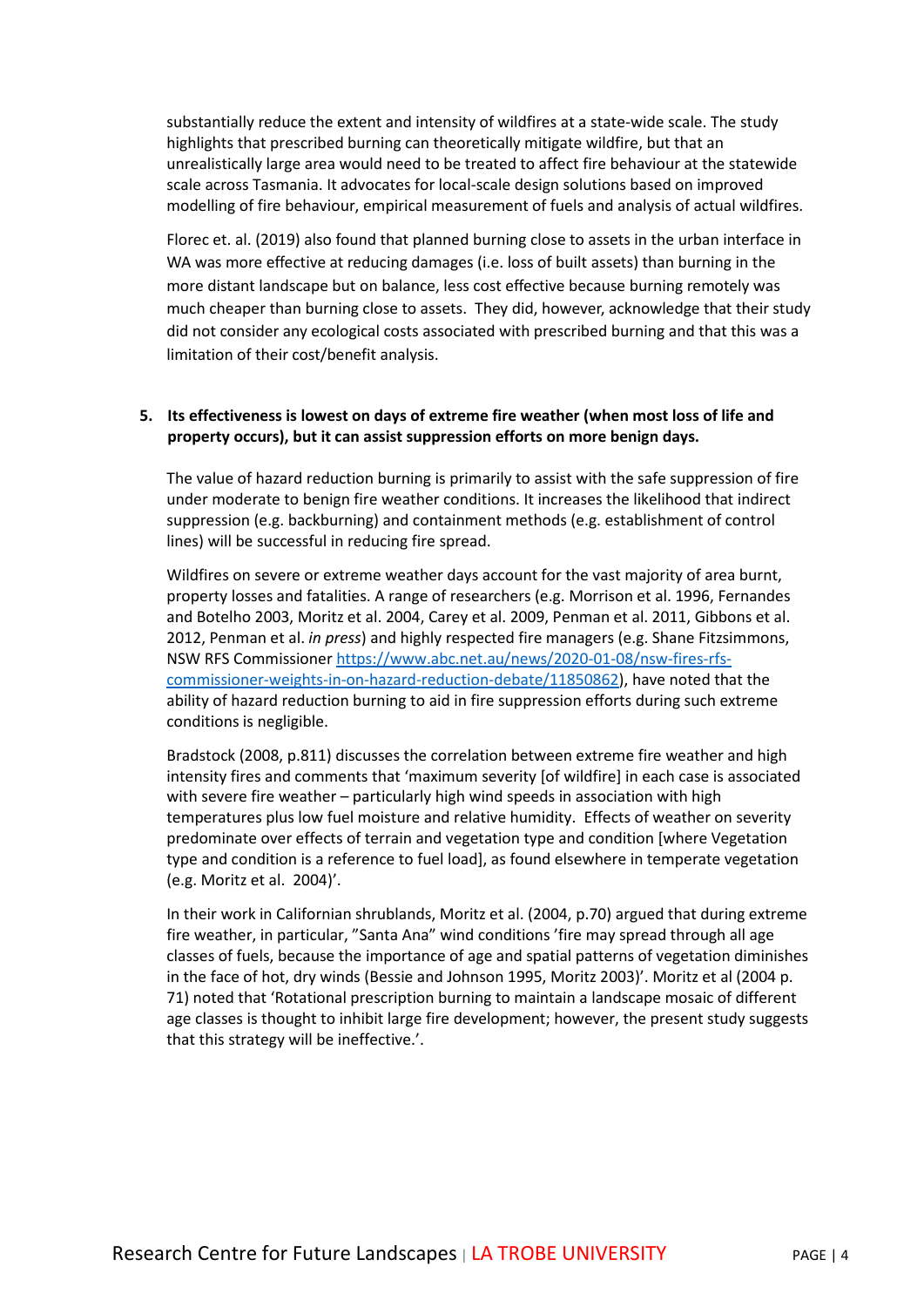#### **6. Its likely impact in reducing losses to life and property is modest (e.g. ~3-5% in Victoria), even if all area-based targets for hazard reduction burning are reached.**

Some of the most sophisticated scenario modelling conducted anywhere in the world (using Phoenix Rapid Fire, Tolhurst and Chong 2011) has been used in Victoria by DELWP to predict the extent to which hazard reduction burning on public land can reduce the risk of property losses. This spatially explicit modelling has enabled the agency to estimate the magnitude of the potential reduction in property losses under extreme fire weather conditions compared to a scenario in which no hazard reduction burning on public land had taken place. Across all of Victoria the estimated total reduction in risk to property losses if DEWLP is able to achieve its annual hazard reduction target for 2020 of 242,400 ha is predicted to be just 5% by June 2022 (Statewide 2019/20-2021/22 Joint Fuel Management Program https://www.ffm.vic.gov.au/ data/assets/pdf file/0028/448165/State-Summary-for-2019-[2020-Year1.pdf\)](https://www.ffm.vic.gov.au/__data/assets/pdf_file/0028/448165/State-Summary-for-2019-2020-Year1.pdf). Notably, in the Greater Melbourne Region the estimated reduction in risk to property losses that can be achieved under extreme fire weather conditions, even if all hazard reduction burning on both public and private land takes place, is just 3% by June 2022 (Greater Melbourne 2019/20-2021/22 Joint Fuel Management Program [https://www.ffm.vic.gov.au/\\_\\_data/assets/pdf\\_file/0032/448169/Greater-Melbourne-](https://www.ffm.vic.gov.au/__data/assets/pdf_file/0032/448169/Greater-Melbourne-Summary-for-2019-2020-Year1.pdf)[Summary-for-2019-2020-Year1.pdf\)](https://www.ffm.vic.gov.au/__data/assets/pdf_file/0032/448169/Greater-Melbourne-Summary-for-2019-2020-Year1.pdf).

#### **7. Many in the Australian community probably hold an unfounded, overly optimistic and potentially dangerous view of how much safer hazard reduction burning can make them.**

The call for additional hazard reduction burning by some media commentators and politicians creates an impression in the public mind that hazard reduction burning will substantially reduce the risk to their property on an extreme fire day, well beyond what the agencies' best estimates tell us is likely (see DELWP reports mentioned above). If this creates a false sense of security, tempting home-owners occupying vulnerable homes to stay and defend, rather than flee to a safe haven on extreme fire days, then these exaggerated claims about the benefits of hazard reduction burning could result in loss of life.

#### **8. Hazard-reduction burning can do both ecological good and harm, depending on how, where and when it is applied.**

Plant and animal communities in Australia have evolved to cope with fire regimes exhibiting different fire severity, frequency, extent, season, and configuration (patchiness). Fire can be a necessary component for the maintenance of some vegetation communities (e.g. heathlands, grasslands), but also cause the destruction of others (e.g. rainforests, alpine peat bogs). It is ecologically simplistic and inaccurate to generalise and claim that the Australian bush "craves" fire or has uniformly evolved to cope with fire. Too frequent, too intense or too extensive fires are recognised as posing a major threat of local extinction of native species (e.g. Bradstock et al. 1998; Connell et al. 2019) and this is why inappropriate fire regimes are formally listed as a major threatening process for flora and fauna in Victoria and NSW. Gross generalisations, like those of Gammage (2011) that "Most of Australia was burnt about every 1-5 years depending on local conditions and purposes", are neither accurate nor helpful when it comes to working out where and when to apply fire. Our own research has shown the likely ecological impact of both wildfire (e.g. Haslem et al. 2011, Robinson et al. 2016, Chia et al. 2016, Connell et al. 2017,2019) and hazard-reduction burning on a range of flora and fauna can be positive (Morgan et al. 2018) or negative (e.g. Holland et al. 2017, Flanagan-Moodie et al. 2018), depending on the attributes of the fire and the ecosystem. One size does not fit all.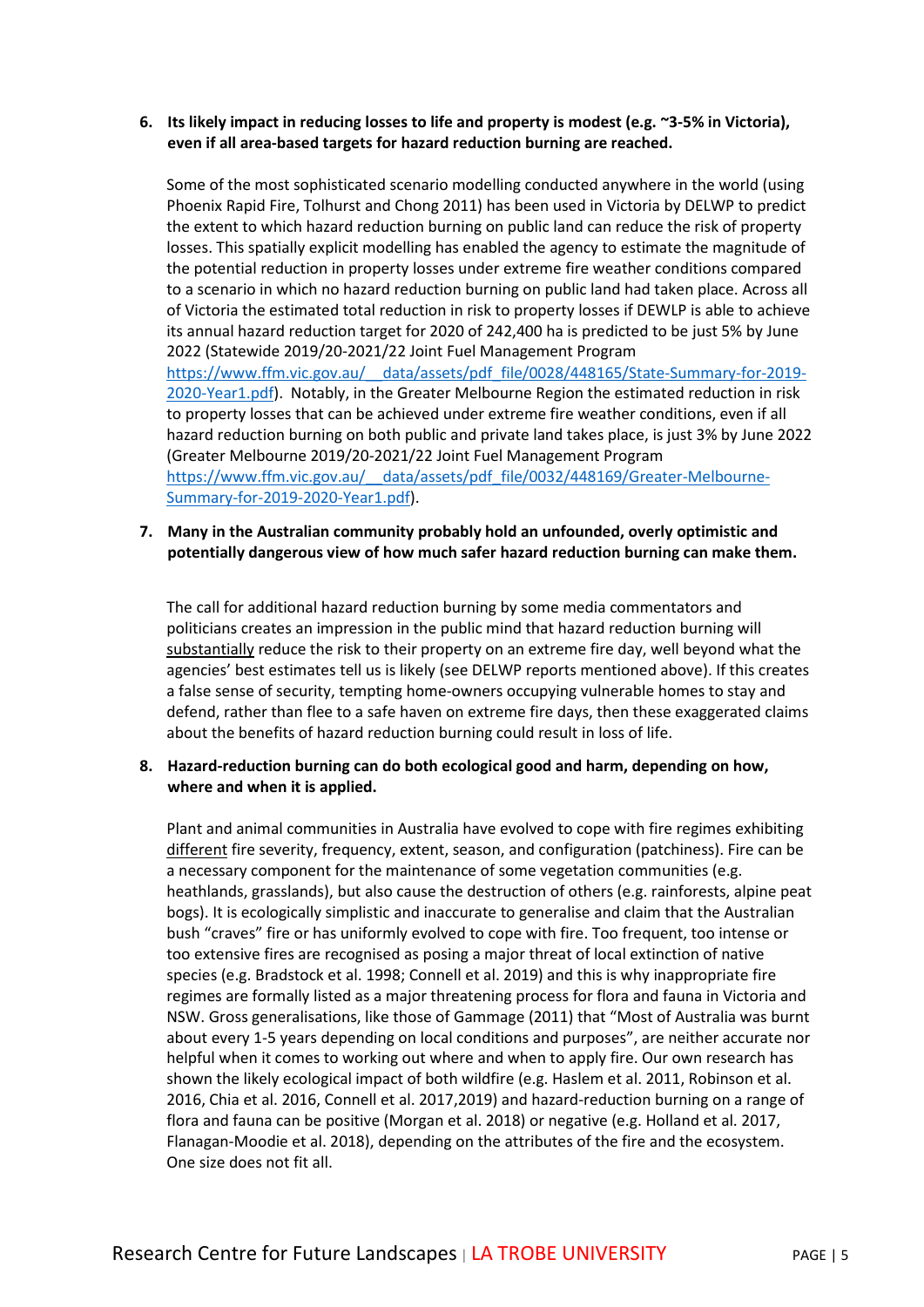Prescribed burning has been proposed as a means of creating a patch-mosaic of different fire age-classes, on the basis that a 'fire mosaic' is ecologically beneficial for flora and fauna. While it is clear that fire can be used to create ecologically suitable conditions for plants and animals, the application of fire for this purpose varies greatly depending on the species concerned and the type of ecosystem. Similarly, fire mosaics can enhance biodiversity in some ecosystems (e.g. Russell-Smith et al. 2009) but the same prescriptions do not necessarily hold in all ecosystems. A growing number of studies have questioned the assumptions underpinning the purported ecological value of patch mosaic burning in a number of different vegetation types (Parr and Andersen 2006; Giljohann et al. 2015; Taylor et al. 2012, 2013; Farnsworth et al. 2014).

#### **9. Hazard reduction burning should not be equated with indigenous cultural burning, as the latter was primarily done to achieve other objectives, in a very different landscape and climate context.**

Indigenous communities have different reasons for burning the bush from European settlers; not primarily for hazard reduction. They burn the bush:

- a. to promote the production of critical resources (e.g. plants and animals for food, fibre, medicine, shelter, tools and weapons)
- b. to enable ease of travel through dense vegetation
- c. for ceremonial reasons.

Indigenous communities did not burn everywhere and large tracts of land were intentionally not burnt by indigenous people in many ecosystems, such as rainforests, tall wet forests, mallee (e.g. Prober et al. 2016). This is contrary to Gammage's (2011) claim that "Most of Australia was burnt about every 1-5 years depending on local conditions and purposes." Indigenous burning was usually targeted and small scale and "characterised by its selectivity rather than it's ubiquity." (Prober et al. 2016). There is limited (and strongly contested) evidence of indigenous burning in tall eucalypt forests of eastern Australia (Hateley 2010)

Given the huge challenges we face in managing fire under climate change, we need to harness the most relevant aspects of both traditional indigenous site-specific knowledge and western science to identify the best ways forward. There is an opportunity for indigenous practitioners and scientists to work together to better learn what works and why in a novel and much more challenging context, due to climate change.

The context in which to conduct burning has become much more complex than it was prior to European settlement. Indigenous people weren't operating in a continent in which:

- a. 25 million humans are scattered across the landscape, (compared with probably less than half a million at the time of the invasion by Europeans).
- b. there are complex networks of vulnerable infrastructure (powerlines, roads, pipelines, bridges, catchment reservoirs) crisscrossing the landscape.
- c. much of our precious remnant vegetation only exists in isolated fragments
- d. fuel layers have changed with the introduction of flammable weed species, like Buffel Grass, Lantana.
- e. landscapes and fuel layers are drying out and becoming more flammable due to increased frequency, extent and duration of droughts caused by climate change.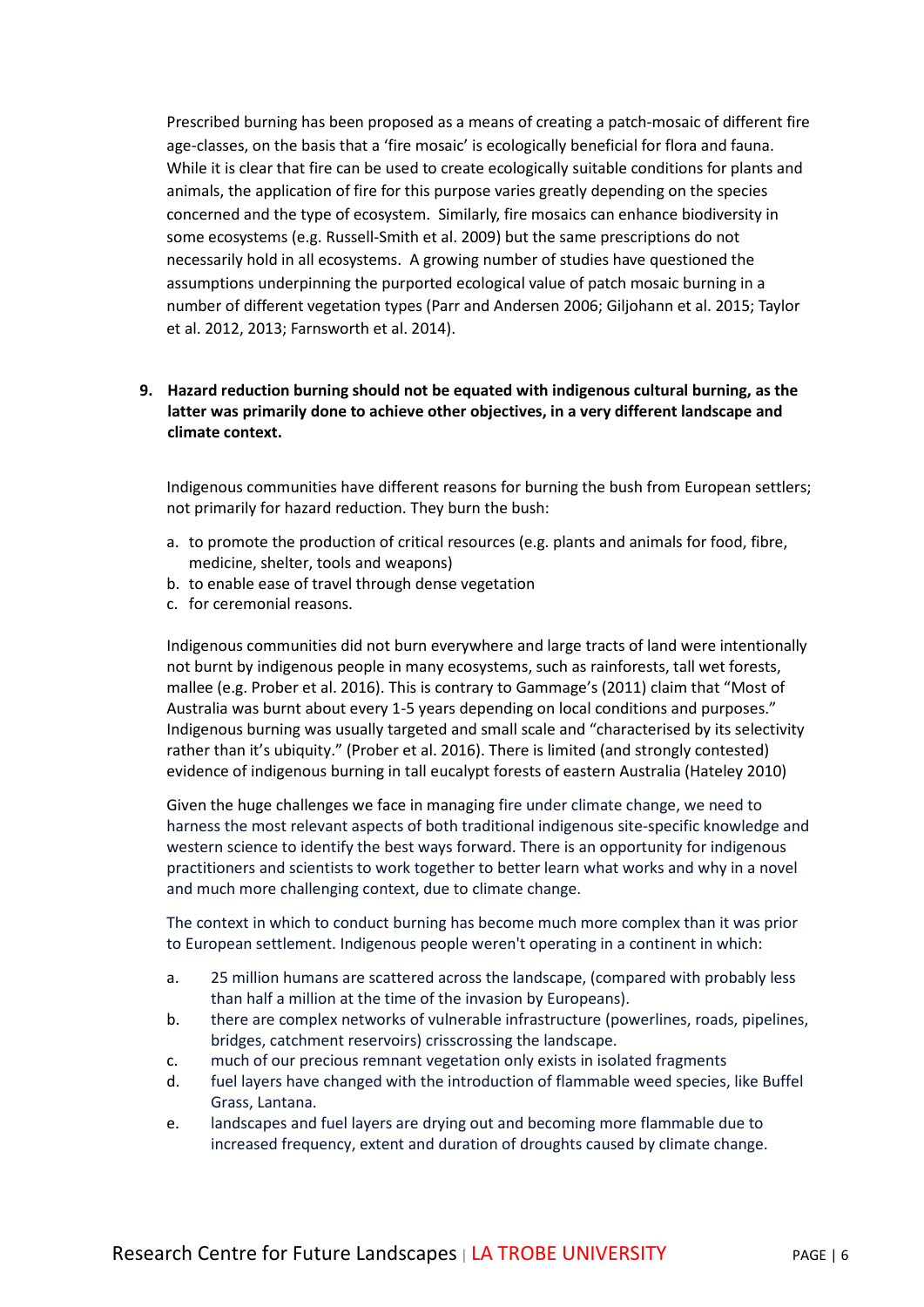#### **10. Hazard reduction burning is just one method of reducing risk to life and property. Other strategies may offer a better return on investment, when it comes to reducing risk.**

Over-reliance on just one method of reducing risk to life and property from bushfires is poor stewardship of tax-payer dollars. Investment in early warning phone apps and educating the public to 'leave early' has contributed to a remarkable drop in fatalities associated with this season's fires (34 in 2020), compared to 173 deaths on Black Saturday, despite over 13 million hectares burnt this season compared to 450,000 in 2009.

Other complementary strategies that need to be considered include:

- a. Improved early detection of ignitions
- b. Reducing potential sources of ignitions (e.g. putting power lines underground)
- c. Enhanced and earlier rapid attack/suppression, especially on fires in remote locations, before they reach built assets (e.g. aerial suppression)
- d. Other methods of fuel removal (e.g. slashing, mulching, rolling)
- e. Tightening building and maintenance codes for types of dwellings approved in fire prone areas
- f. Planning regulation of building placements in fire prone locations
- g. Community shelters in defendable spaces, as is done for cyclone shelters in northern Australia
- h. Encouraging construction to an approved standard of private bushfire shelters/bunkers (could be compulsory at least for new buildings in fire prone areas). Lessons could be learnt from personal tornado shelters built below homes in vulnerable regions of the USA.
- i. Education and communication programs to encourage people to leave early
- j. Legislating for compulsory evacuation powers, including the development of strategies in advance for implementing them (learning from experiences in Canada and USA).
- k. Improved acceptance of the responsibility for fuel management on *private* land (e.g. in the East Central Region of Victoria where there is 35% public land, 65% private land).

#### **11. Current conflation of the goals of protecting both life and property may be diminishing consideration of alternative strategies for saving lives**

If, as the climatologists predict, more frequent, extensive and prolonged drought conditions, coupled with an increase in the frequency of days of extreme fire weather is more likely to become the norm, then the **nature of the fire threat has undergone a step change**. Approaches of the past in reducing risk need to be rethought. For example, we never talk about earthquake or cyclone "management". Perhaps many of our fires are now entering a similarly 'unmanageable' status and we should be more sanguine about how limited an impact our preparations can have in reducing the ferocity of a fire under these new conditions.

We need to re-evaluate the most effective ways to reduce the threat or risk to the three key things we value:

- a) People's lives
- b) Human assets (homes, farms, crops, infrastructure, water catchments, timber resources)
- c) Ecological assets (threatened species, communities, refugia, corridors)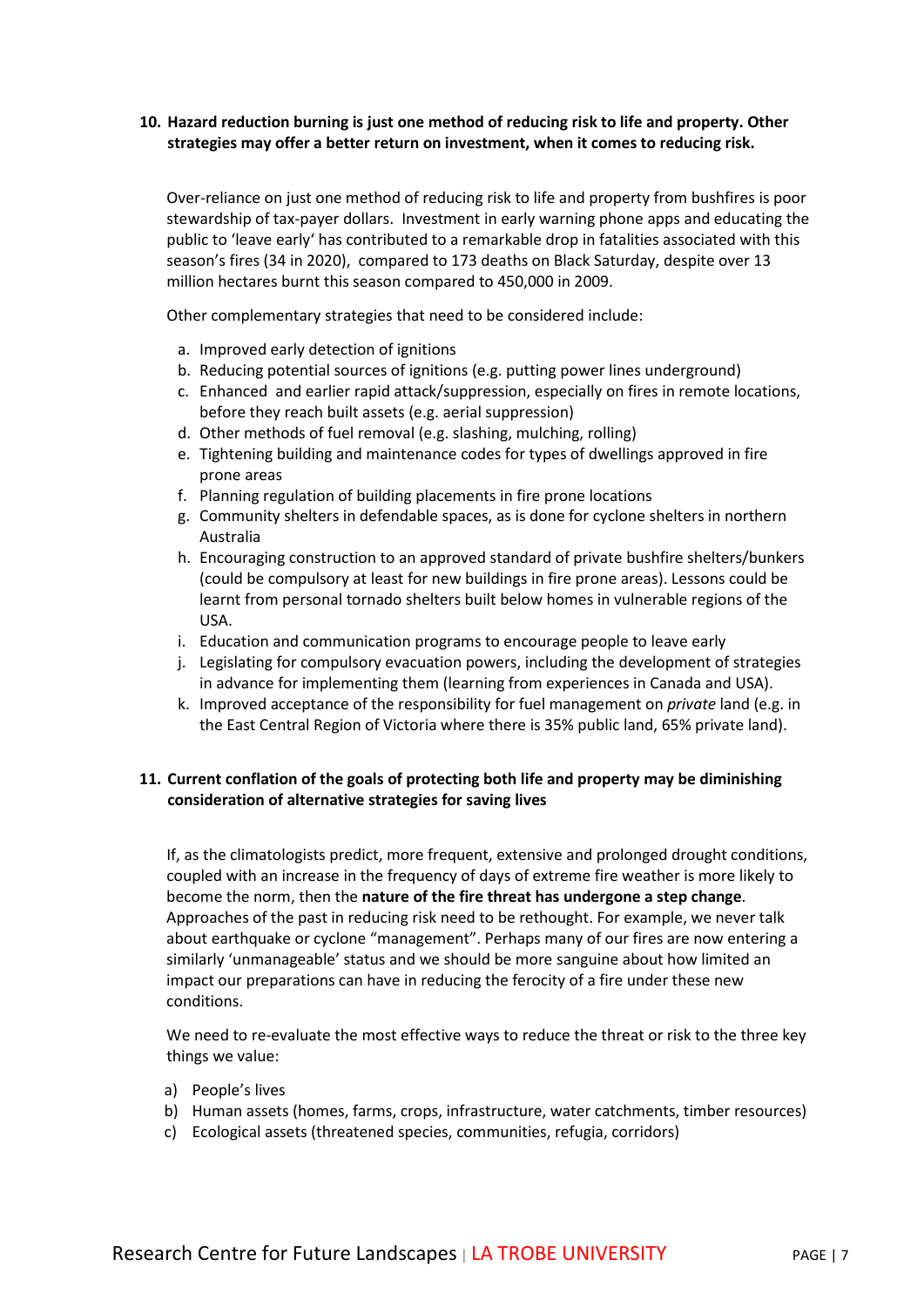Current bushfire risk management zoning systems (e.g. Department of Sustainability and Environment 2012) blur the distinctions between these three different values unhelpfully. When the values we are trying to protect become conflated some mitigation options are given greater emphasis (e.g. hazard reduction burning), under the assumption that applying that mitigation strategy is the best option for simultaneously reducing the risk to all three values. However, it can lead to the importance of other complementary strategies being undervalued (e.g. early ignition detection, better warning communication systems, rapid attack while the fire is small). Over reliance on just one mitigation option (e.g. hazard reduction burning or aerial water bombing), that we know have limited effectiveness under severe or extreme fire weather conditions, seems imprudent. Instead we should choose our mitigation strategies for each of the three different kinds of values we are trying to protect. Where different values are protected by the same mitigation option, great, but let's first be really clear about the objective we're hoping to achieve before we decide which tool is the best one to apply to protect that value in each different spatial context.

If we only have a hammer in the tool box, everything begins to look like a nail.

This is not to say we should give up and reduce the level of hazard reduction burning; in all likelihood we are going to need to increase it, but let's be scrupulously realistic about how much (or how little) we are able to reduce the fire's ferocity on bad days, given the climate has really changed as much as the climatologists tell us it has, and will.

If we treated the future threat of fire more like the threat of cyclones or tornados, we might prioritise our list of mitigation strategies to reduce the threat of fires differently. We might instead prioritise:

- a) Getting people out of harm's way before the cyclone/fire hits. This could involve strategies like:
	- Better early detection of ignitions and real time mapping of fire spread
	- Better communication infrastructure for remote communities (e.g. satellite phones), early warnings, clearer communications
	- Better evacuation planning (as we do for remote communities in the paths of cyclones) and better responsiveness (not have people waiting days on beaches)
	- Better construction of public fire shelters and safe places (as we do for cyclones)
- b) Enforcing building codes and requirements for construction of buildings and private fire bunkers in fire prone regions, as is done for cyclone, tornado or earthquake-rated buildings.
- c) Enforce zoning where buildings or assets can or cannot be located.

The folly of attempting to impose "national standards" in levels of hazard reduction burning:

**1. Broad hectare targets for hazard reduction burning were attempted (e.g. 380,000 ha/pa in Victoria) but were found to be 'unachievable, affordable or sustainable[2](#page-7-0)" and "ineffective in achieving the primary intent of the Bushfires Royal Commission recommendations to ensure the protection of human life and community safety[3](#page-7-1)."**

<span id="page-7-1"></span><span id="page-7-0"></span>Research Centre for Future Landscapes | LA TROBE UNIVERSITY<br>Pessant Royal Commission Independent Monitor, Annual Report 2013, p. 64 <sup>2</sup> Review of performance targets for bushfire fuel management on public land April 2015- Inspector-General for Emergency Management, Victoria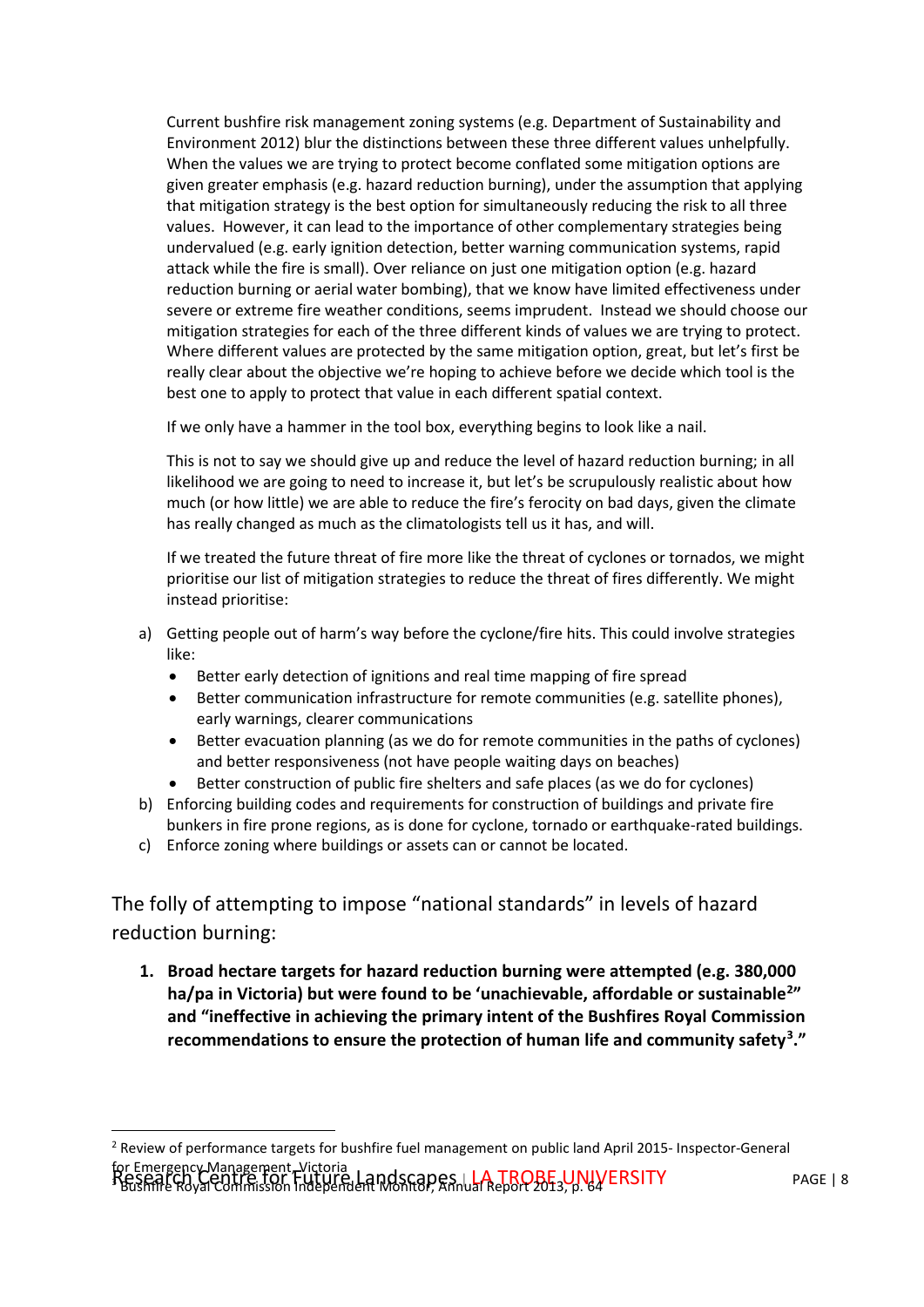The 2009 Victorian Bushfire Royal Commissioners recognised that where you carried out hazard reduction was as, or more important, than just how much you burnt: "*The target must, however, take into consideration the fact that each hectare burnt is not of equal 'value' and the location of prescribed burns affects the effectiveness of risk reduction*" **VBRC 2010 Vol 2, p 294.** 

Neil Comrie (2009 Bushfires Royal Commission Independent Monitor) concluded in his Annual Report in 2013 (p.64) that hectare targets for hazard reduction burning were "*ineffective in achieving the primary intent of the Bushfires Royal Commission recommendations to ensure the protection of human life and community safety."***.**

A review of performance targets for bushfire fuel management on public land April 2015- Inspector-General for Emergency Management, Victoria concluded that the broad hectare targets for hazard reduction burning were attempted (e.g. 385,000 ha/pa in Victoria) but were found to be '*unachievable, affordable or sustainable*".

## **2. The application of a state-wide hectare target created a perverse incentive for agencies to treat large areas of low risk, rather than smaller, more costly and difficult burns in places where they were really needed.**

Following the adoption in Victoria of the state-wide hectare-based target to burn a rolling average of 385,000 ha per annum there was a demonstrable mismatch between the location of the bulk of hazard reduction burning that took place and where properties were at greatest risk to fire. This left the government vulnerable to accusations that they had burnt where it was cheaper to conduct hazard reduction burning in order to meet the hectare target, rather than where it would achieve the most reduction in risk to life and property (which was the intent behind Recommendation 56 of the Bushfires Royal Commission).

A detailed analysis of the implementation of the hectare-based target by Handmer and Keating (2015) concluded the following:

"On a per hectare basis, burning in the highest risk areas (for example the Dandenongs) is comparatively costly and more difficult than burning in low risk areas… A hectares treated objective creates a perverse incentive to treat large areas of low risk, rather than the smaller, more costly and difficult burns in high risk areas."

"A hectares treated objective puts a significant constraint on the capacity for communities and stakeholders to have their views genuinely incorporated into decision-making because the directive to burn a certain number of hectares overrides all other considerations. Hence there is a disincentive {for DELWP} to genuinely engage communities and stakeholders."

"A hectares treated objective places a non-negotiable fuel management responsibility in the hands of DELWP. This dis-incentivizes private action as stakeholders and communities perceive the problem to be outside their sphere of influence and responsibility."

"Measuring and communicating compliance with the primary hectares burned objective is relatively easy. However, there is a lack of incentive to invest in measuring and communicating impact on risk to lives, assets, and ecosystems" (Handmer and Keating 2015).

**3. A primary cause of failure to achieve targets has been the brief (~10 days per year) and shrinking fire-weather window in which agencies can safely conduct hazard**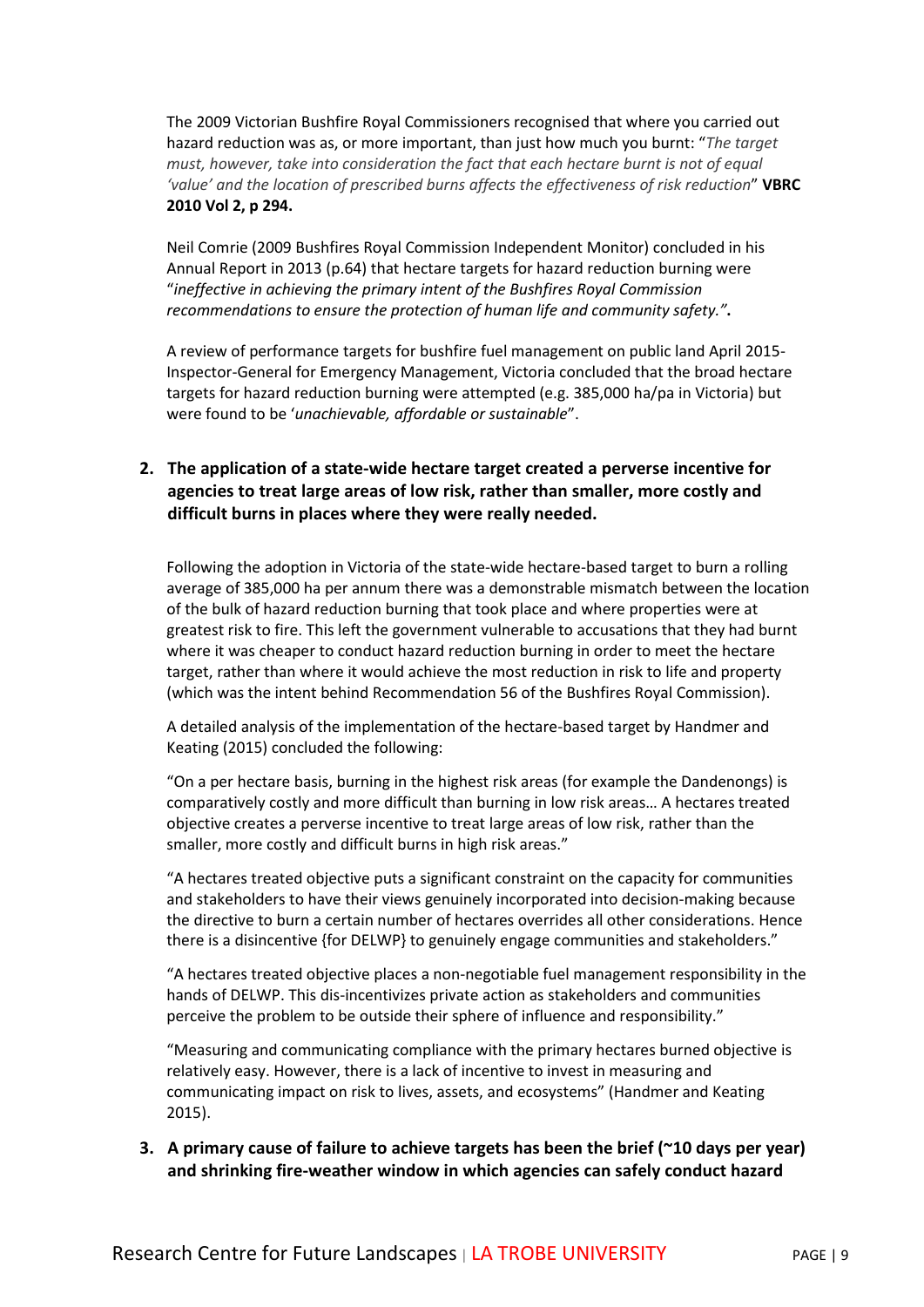## **reduction burning without causing collateral damage to the very assets they are attempting to protect.**

Several studies (e.g. Jolly et al. 2015; Quinn-Davidson and Varner 2012) have demonstrated, and senior fire managers from multiple states [\(https://www.abc.net.au/news/2020-01-](https://www.abc.net.au/news/2020-01-10/hazard-reduction-burns-bushfire-prevention-explainer/11853366) [10/hazard-reduction-burns-bushfire-prevention-explainer/11853366\)](https://www.abc.net.au/news/2020-01-10/hazard-reduction-burns-bushfire-prevention-explainer/11853366) have reiterated, that failure to achieve hazard reduction hectare targets is due to being constrained by ever decreasing windows of opportunity in which they can safely conduct prescribed burning.

Whether a fuel will burn, and how well it will burn, depends on its moisture content. In other words, on fuel dryness. *Live* plant material (green leaves etc) contains high moisture contents (e.g. 70% of dry weight). Mostly such fuels won't burn. They will burn if they are first dried out by heat from other fuels that are burning nearby or underneath. Long-term drought dramatically increases the flammability of fine and even heavy (> 6mm) fuels.

- a. At fuel moisture contents of 18% or higher, fires won't burn.
- b. At fuel moisture contents of 12%, planned burns behave in mild ways.
- c. As moisture content falls 5%, 4%, 3%, the effect on fire behaviour is exponential. Fires then become erratic and very difficult to control.

So, the range of moisture content in which fuels are safe to burn is very narrow: 5-17% and the number of days on which fuels fall within this range is small and getting smaller.

In addition, the public also often places very high expectations on agencies that our health (e.g. asthma sufferers), property (e.g. damage to Lancefield properties from escaped controlled burn in 2015) and businesses (e.g. smoke taint to grape crops) won't be impacted by prescribed burning in their vicinity. This can further constrain the number of days and locations in which burning can be conducted safely.

Given the diminishing window in which it will be safe to conduct hazard reduction burning, increased resourcing will be needed to ensure we capitalise on opportunities when they arise.

## **4. It is a myth that 'environmentalists' have constrained government agencies from achieving the hazard reduction targets on public land.**

NSW RFS Commissioner, Shane Fitzsimmons has categorically rejected assertions that the capacity of the RFS to achieve their hazard reduction targets has been constrained by 'environmentalists or greenies' [\(https://www.abc.net.au/news/2020-01-10/hazard](https://www.abc.net.au/news/2020-01-10/hazard-reduction-burns-bushfire-prevention-explainer/11853366)[reduction-burns-bushfire-prevention-explainer/11853366\)](https://www.abc.net.au/news/2020-01-10/hazard-reduction-burns-bushfire-prevention-explainer/11853366). Furthermore, no environmentalbased political party holds the balance of power in any State or federal jurisdiction. Consequently, 'environmentalists' have no legislative power to impose constraints on hazard reduction targets by government agencies.

## **5. The move in Victoria from a crude hectare-based target to a more strategic riskreduction based target is supported by both policy science and ecological science undertaken since Black Saturday.**

The analysis by Handmer and Keating (2015) highlighted the fundamental flaws in a hectarebased target from a policy science perspective. Our own work has highlighted the perverse and detrimental ecological outcomes likely to result from the application of a hectare-based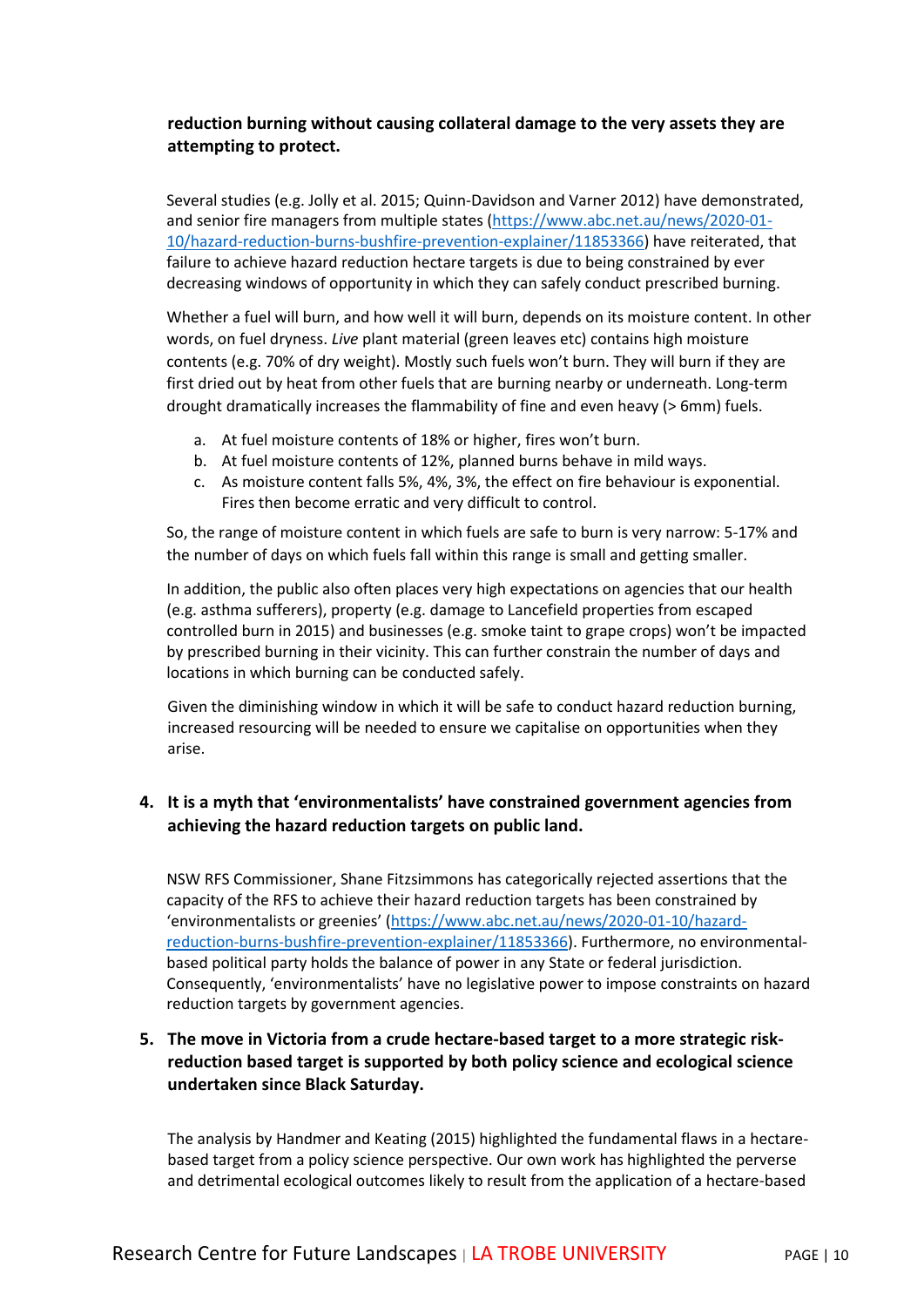based target in vegetation types that suffer from too frequent fire (e.g. tree mallee, Connell et al. 2019 and Box-Ironbark Woodlands, Flanagan-Moodie et al. 2018). It was these kinds of evidence that led the 2009 Bushfires Royal Commission Independent Monitor (Mr Neil Comrie), the Victorian Commissioner for the Environment (Prof Kate Auty), and the Inspector-General for Emergency Management to recommend that the state move from a hectare-based target to a risk reduction based target for hazard reduction burning (which they did in 2015/16).

## References:

AFAC (2015) *Overview of prescribed burning in Australasia*. Report for the National Burning Project

- Subproject 1. Australasian Fire and Emergency Service Authorities Council Limited. March 2015.
- Bessie, W. and Johnson, E. (1995) Relative importance of fuels and weather on fire behavior in subalpine forests. *Ecology*, 76: 747-762.
- Boer MM, Sadler RJ, Wittkuhn RS, McCaw L, Grierson PF (2009) Long-term impacts of prescribed burning on regional extent and incidence of wildfires—evidence from 50 years of active fire management in SW Australian forests. *Forest Ecology and Management*  259, 132-142.
- Bradstock RA (2008) Effects of large fires on biodiversity in south-eastern Australia: disaster or template for diversity? *International Journal of Wildland Fire* 17:809–822
- Bradstock RA, Bedward M, Kenny BJ, Scott J (1998) Spatially-explicit simulation of the effect of prescribed burning on fire regimes and plant extinctions in shrublands typical of south-eastern Australia. *Biological Conservation* **86**, pp. 83 – 95
- Bradstock RA, Hammill KA, Collins L, Price O (2010) Effects of weather, fuel and terrain on fire severity in topographically diverse landscapes of south-eastern Australia. *Landscape Ecology* 25: 607–619.
- Burrows, N. & McCaw, L. (2013) Prescribed burning in southwestern Australia. *Frontiers in Ecology and Environment*, 11, e25–e34.
- Bushfire Royal Commission Independent Monitor (2013) Annual Report July 2013. Victorian Government, Melbourne.
- Cary GJ, Flannigan MD, Keane RE, Bradstock RA, Davies ID, Lenihan JM, Li C, Logan KA, Parsons RA (2009) Relative importance of fuel management, ignition management and weather for area burned: evidence from five landscape fire-succession models. *International Journal of Wildland Fire* **18**, 147 – 156
- Chia, E. K., Bassett, M., Leonard, S. W., Holland, G. J., Ritchie, E. G., Clarke, M. F., & Bennett, A. F. (2016). Effects of the fire regime on mammal occurrence after wildfire: Site effects vs landscape context in fire-prone forests. *Forest Ecology and Management*, *363*, 130- 139.
- Connell, J., Watson, S. J., Taylor, R. S., Avitabile, S. C., Clarke, R. H., Bennett, A. F., & Clarke, M. F. (2017). Testing the effects of a century of fires: Requirements for post-fire succession predict the distribution of threatened bird species. *Diversity and Distributions*, *23*, 1078-1089.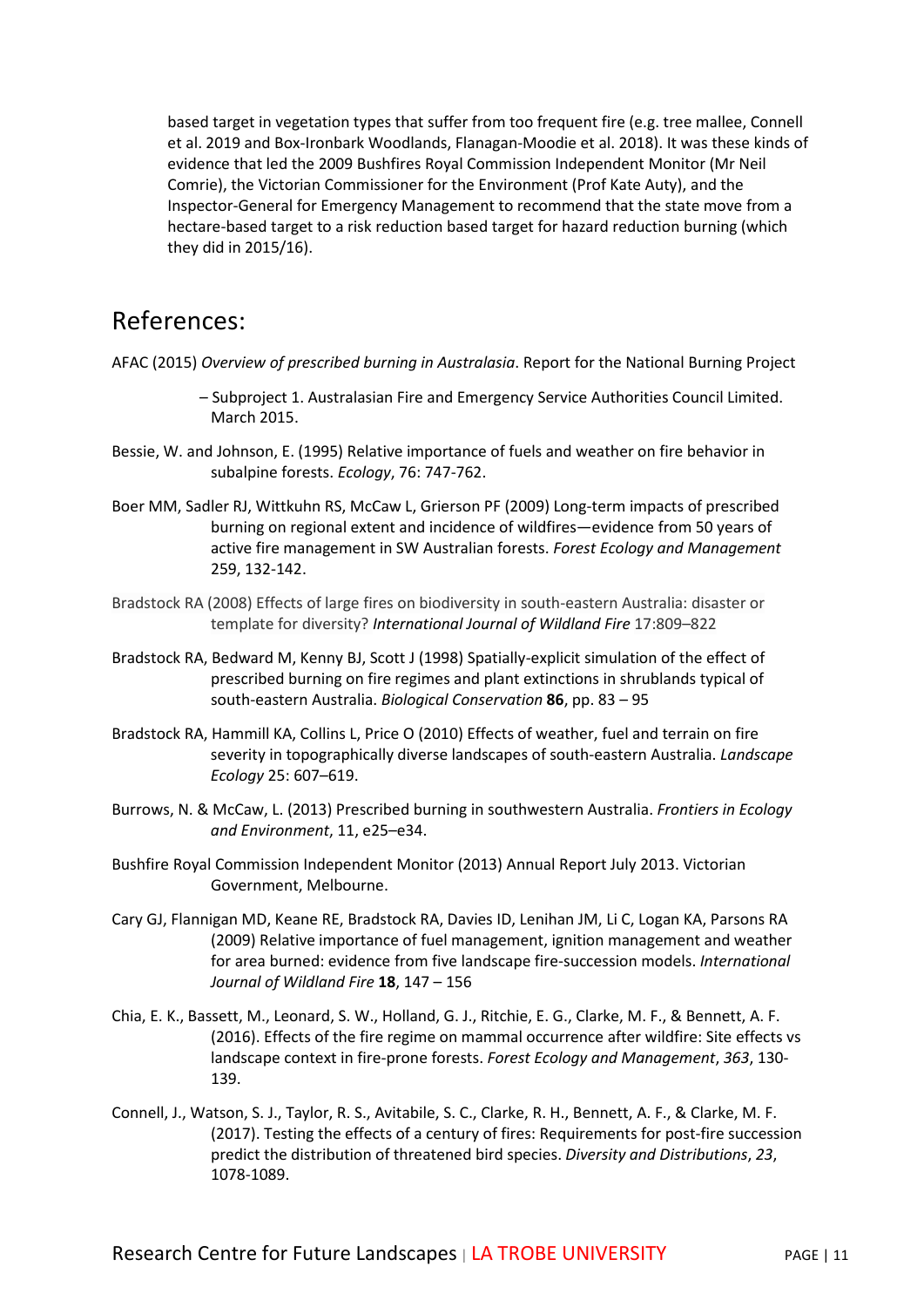- Connell, J., Watson, S. J., Taylor, R. S., Avitabile, S. C., Schedvin, N., Schneider, K., & Clarke, M. F. (2019). Future fire scenarios: Predicting the effect of fire management strategies on the trajectory of high-quality habitat for threatened species. *Biological Conservation 232*, 131-141.
- Department of Sustainability and Environment (2012) *Code of Practice for Bushfire Management on Public Land*. Victorian Government, Melbourne.
- Farnsworth, L.M., Nimmo, D.G., Kelly, L.T., Bennett, A.F. & Clarke, M.F (2014) Does pyrodiversity beget alpha, beta or gamma diversity? A landscape perspective on fire mosaics and reptile communities. *Diversity and Distributions* 20, 663-673
- Fernandes PM, Botelho HS (2003) A review of prescribed burning effectiveness in fire hazard reduction. *International Journal of Wildland Fire* 12: 117–128.
- Flanagan-Moodie AK, Holland GJ, Clarke MF, Bennett AF (2018) Prescribed burning reduces the abundance of den sites for a hollow-using mammal in a dry forest ecosystem. *Forest Ecology and Management*, *429*, 233-243.
- Florec V., Burton M., Pannell D., Kelso J., Milne G. (2019) Where to prescribe burn: the costs and benefits of prescribed burning close to houses. *International Journal of Wildland Fire*  https://doi.org/10.1071/WF18192
- Furlaud, J., Williamson, G. & Bowman, D. (2017) Simulating the effectiveness of prescribed burning at altering wildfire behaviour in Tasmania, Australia. *International Journal of Wildland Fire.* 27. 15-28.
- Gammage B (2011) *The Biggest Estate on Earth. How Aborigines Made Australia*. Allen and Unwin, Sydney
- Gibbons P, van Bommel L, Gill AM, Cary GJ, Driscoll DA, Bradstock RA, Knight E, Moritz MA, Stephens SL, Lindenmayer DB (2012) Land management practices associated with house loss in wildfires, *PLoS ONE* 7(1), e2912.
- Giljohann KM, McCarthy MA, Kelly LT, Regan TJ (2015) Choice of biodiversity index drives optimal fire management decisions. *Ecological Applications* 25, 264-277.
- Handmer J. and Keating A. (2015) Bushfire fuel management targets: Options analysis. In: *Review of performance target for bushfire fuel management on public land*. Inspector-General for Emergency Management, Victorian Government, Melbourne.
- Haslem A, Kelly LT, Nimmo DG, Watson SJ, Kenny SA, TaylorRS, Avitabile SC, Callister KE, Spence-Bailey LM, Bennett A F, Clarke MF (2011) Habitat or fuel? Implications of long-term, post-fire dynamics for the development of key resources for fauna and fire, *Journal of Applied Ecology*, 48, 247-256.
- Hateley R. F. (2010) *The Victorian bush: its 'original and natural' condition*. Polybractea Press, South Melbourne.
- Holland, G. J., Clarke, M. F., & Bennett, A. F. (2017). Prescribed burning consumes key forest structural components: implications for landscape heterogeneity. *Ecological Applications*, *27*(3), 845-858.
- Jolly WM, Cochrane MA, Freeborn PH, Holden ZA, Brown TJ, Williamson GJ, Bowman DMJS (2015) Climate-induced variations in global wildfire danger from 1979 to 2013. *Nature Communications* **6**, 7537.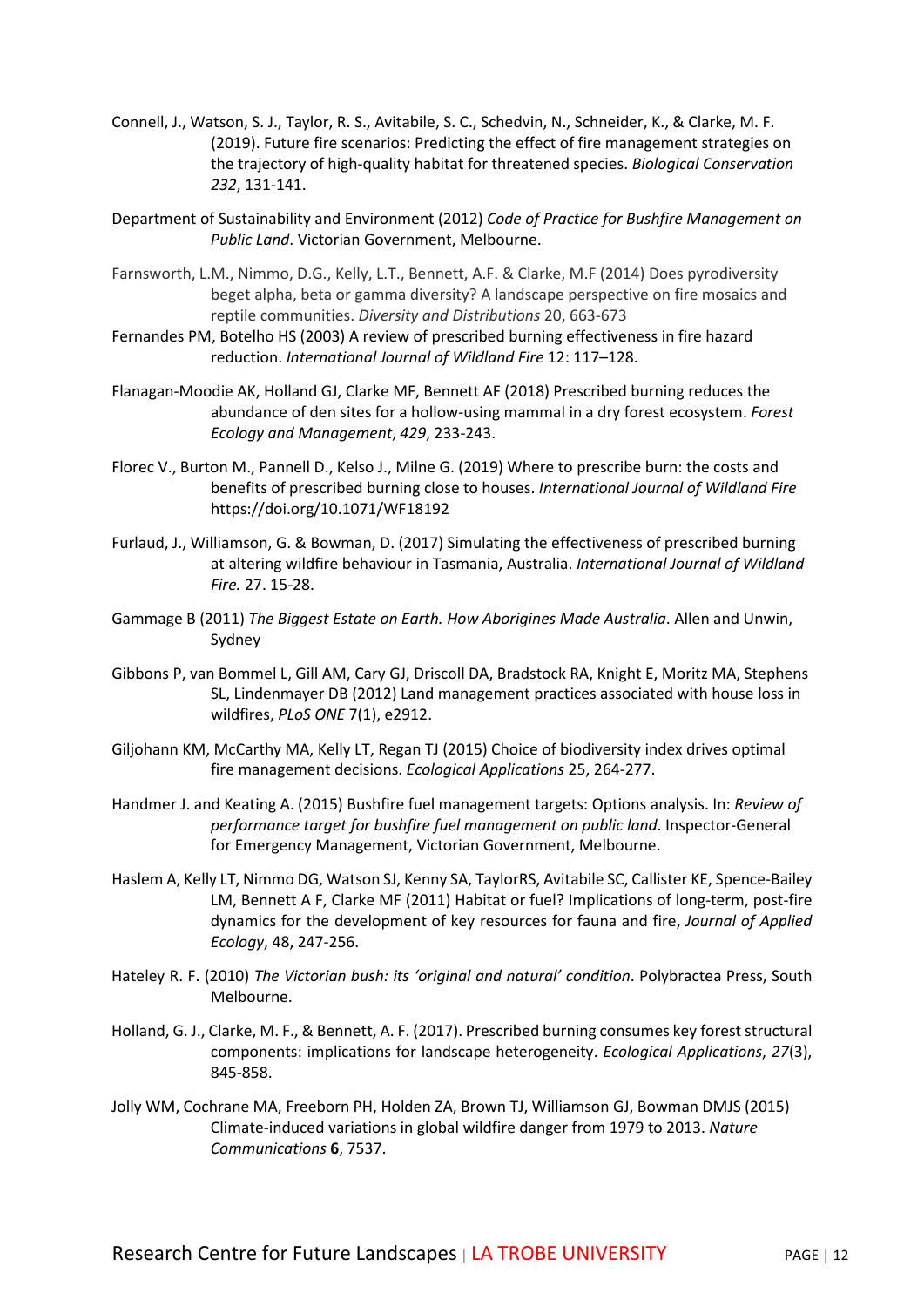- Kelly, L. T., Bennett, A. F., Clarke, M. F., & McCarthy, M. A. (2015). Optimal fire histories for biodiversity conservation. *Conservation Biology*, *29*(2), 473-481.
- McCaw WL (2013). Managing forest fuels using prescribed fire: a perspective from southern Australia. *Forest Ecology and Management* 294, pp. 217–224
- Morgan J, Wright J, Whelan J, Clarke M, Coulson G, Lunt I, Shannon J (2018) What does it take to do successful adaptive management? A case study highlighting Coastal Grassy Woodland restoration at Yanakie Isthmus. *Ecological Management & Restoration*, *19*, 111-123
- Moritz MA. 2003. Spatiotemporal analysis of controls on shrubland fire regimes: age dependency and fire hazard. *Ecology* **84**, 351–61.
- Moritz, M.A., Keeley, J.E., Johnson, E.A. and Schaffner, A.A. (2004), Testing a basic assumption of shrubland fire management: how important is fuel age? *Frontiers in Ecology and the Environment,* 2: 67-72
- Morrison DA, Buckney RT, Bewick BJ (1996) Conservation conflicts over burning bush in southeastern Australia. *Biological Conservation* **76,**167-175
- Parr, C.L. and Andersen, A.N. (2006), Patch mosaic burning for biodiversity conservation: a critique of the pyrodiversity paradigm. *Conservation Biology*, 20: 1610-1619
- Penman T. D., Cirulis B. A. (2019) Cost effectiveness of fire management strategies in southern Australia. *International Journal of Wildland Fire* https://doi.org/10.1071/WF18128
- Penman T.D., Collins L., Duff T.D., Price O.F. & Cary G.J. (in press) Scientific evidence regarding the effectiveness of prescribed burning.
- Penman TD, Christie FJ, Anderson AN, Bradstock RA, Cary GJ, Tran C, Wardle GM, Williams RJ, York A (2011) Prescribed burning: How can it work to preserve the things we value? *International Journal of Wildland Fire* **20**, 721 – 733
- Penman TD, Bradstock RA, Price, OF (2014) Reducing wildfire risk to urban developments: simulation of cost-effective fuel treatment solutions in south-eastern Australia. *Environmental Modelling and Software* 52: 166-175
- Price, O.F. & Bradstock, R.A. (2010) The effect of fuel age on the spread of fire in sclerophyll forest in the Sydney region of Australia. *International Journal of Wildland Fire*, 19, 35–45.
- Price, O.F. & Bradstock, R. (2012) The efficacy of fuel treatment in mitigating property loss during wildfires: insights from analysis of the severity of the catastrophic fires in 2009 in Victoria, Australia. *Journal of Environmental Management*, 113, 146–157.
- Price, O.F. Penman T.D., Bradstock, R.A., Boer, M.M, and Clarke H. (2015) Biogeographical variation in the potential effectiveness of prescribed fire in south-eastern Australia. *Journal of Biogeography* 42, 2234–2245.
- Prober, S. M., Yuen, E., O'Connor, M. H., and Schultz, L. (2016) Ngadju kala: Australian Aboriginal fire knowledge in the Great Western Woodlands. *Austral Ecology*, 41: 716– 732
- Quinn-Davidson LN, Varner JM (2012) Impediments to prescribed fire across agency, landscape and manager: an example from northern California. *International Journal of Wildland Fire*  **21**, 210–218.